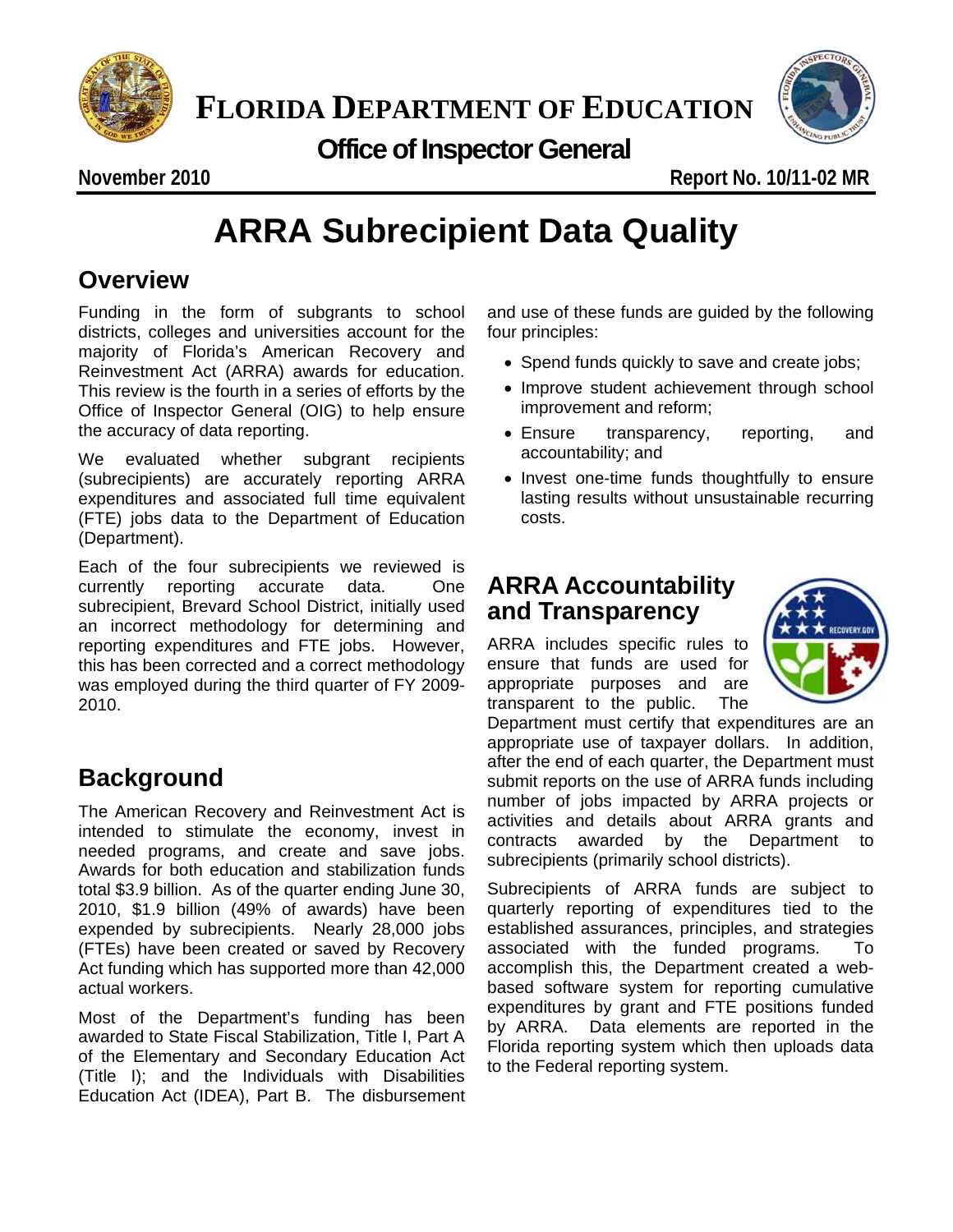| Subrecipient                                              | <b>Grant Program</b>                                                                                                                                            | Actual<br><b>FTE</b><br><b>Positions</b> | Grant<br>Award                                     | Grant<br><b>Expenditures</b>                               |
|-----------------------------------------------------------|-----------------------------------------------------------------------------------------------------------------------------------------------------------------|------------------------------------------|----------------------------------------------------|------------------------------------------------------------|
| <b>Brevard County</b><br><b>School District</b>           | Title I - Disadvantaged Children<br>IDEA, Part B K-12<br>State Fiscal Stabilization - Education<br>Title I School Improvement Initiative                        | 57<br>59<br>481<br>0 <sup>1</sup>        | \$8,822,424<br>16,856,251<br>23,619,481<br>345,900 | \$3,032,226<br>6,352,612<br>23,619,481<br>$\left( \right)$ |
| H. Lee Moffitt<br>Cancer Center and<br>Research Institute | State Fiscal Stabilization -<br>Government                                                                                                                      | 0 <sup>2</sup>                           | 1,526,584                                          | 1,526,584                                                  |
| Lake County School<br><b>District</b>                     | Title I - Disadvantaged Children<br>IDEA, Part B K-12<br>State Fiscal Stabilization - Education<br>Workforce Development SFSF - GOV                             | 41<br>60<br>249<br>10                    | 4,601,056<br>9,548,678<br>13,067,723<br>248,397    | 2,183,604<br>3,964,092<br>13,067,514<br>13,242             |
| Pasco County<br><b>School District</b>                    | Title I - Disadvantaged Children<br>IDEA, Part B K-12<br>State Fiscal Stabilization - Education<br>Title II, Part D - Enhancing Education<br>through Technology | 76<br>107<br>365<br>1 <sup>3</sup>       | 10,493,028<br>14,886,703<br>22,038,638<br>329,746  | 4,909,582<br>6,247,132<br>22,038,638<br>28,172             |

#### **Exhibit: Subrecipients included in the review.**

Source: Florida Department of Education's Grants Reporting System as of June 30, 2010.

### **Summary Results of Subrecipient Reviews**

#### **Brevard School District**

l

In fiscal year 2009-2010, the Brevard School District initially used a beginning teacher's rate of pay (\$36,000) to calculate and report both expenditures and FTEs.

During the third quarter, Department staff informed the school district that this methodology was not acceptable as it did not identify specific personnel hours and costs funded by ARRA monies. The district then identified specific teaching staff assigned to ARRA projects and reclassified salary and benefits data. FTE counts for the fourth quarter were processed in accordance with Department guidance (total number of hours worked divided by the number of hours in a fulltime schedule).

This process resulted in fewer FTEs than initially reported. The district informed us they will amend (reduce) FTEs reported for the fourth quarter.

According to the school district's project disbursement report (DOE form FA-399), award amounts for the stabilization grant were fully disbursed as of June 30, 2010.

We **recommend** the Department continue to monitor FTEs reported by Brevard School District for compliance with ARRA reporting procedures. In addition, incorrect data previously reported should be revised as directed by federal reporting guidance.

**Management Response:** The Bureau of Contracts, Grants, and Procurement will continue to monitor FTEs reported by Brevard School District. The Office of Management and Budget (OMB) has not yet provided any guidance with respect to correcting prior quarterly reports. We will require Brevard to correct the reports submitted for prior quarters and make appropriate

<span id="page-1-0"></span><sup>&</sup>lt;sup>1</sup> Zero FTE impact as decision was made to redirect funds to summer instructional programs. Department authorization was obtained during the 4th quarter reporting period.

<span id="page-1-1"></span><sup>&</sup>lt;sup>2</sup> Grant funds were fully expended during 3<sup>rd</sup> quarter of reporting period, thus no FTE's were reported during the 4<sup>th</sup> quarter.

<span id="page-1-2"></span><sup>&</sup>lt;sup>3</sup> Grant award included budget to fund only one salaried position with majority of funds for purchase of computer hardware and software.